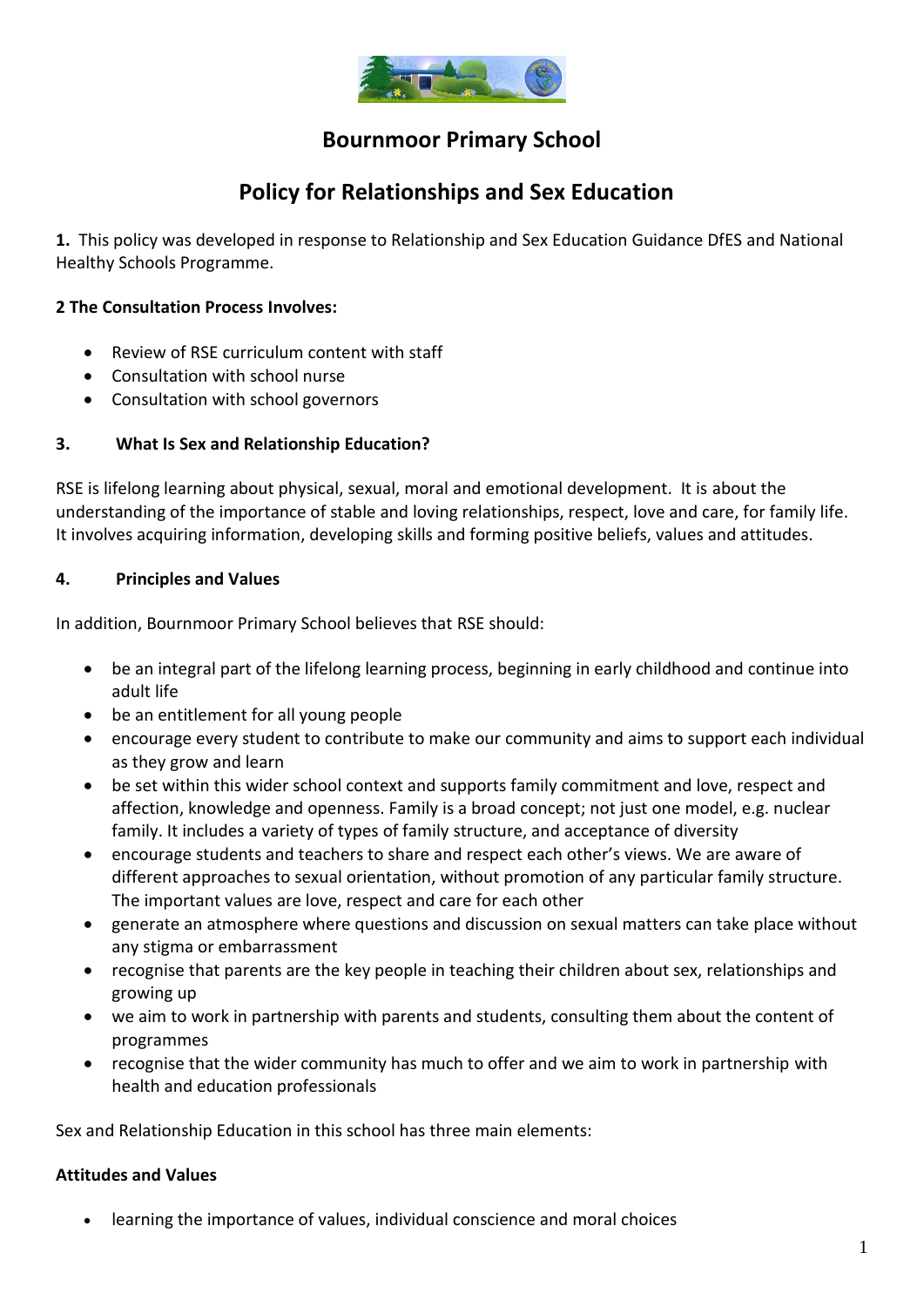- learning the value of family life, stable and loving relationships, and marriage
- learning about the nurture of children
- learning the value of respect, love and care
- exploring, considering and understanding moral dilemmas
- developing critical thinking as part of decision-making
- challenging myths, misconceptions and false assumptions about normal behaviour

#### **Personal and Social Skills**

- learning to manage emotions and relationships confidently and sensitively
- developing self-respect and empathy for others
- learning to make choices with an absence of prejudice
- developing an appreciation of the consequences of choices made
- managing conflict
- empower children with the skills to be able to avoid inappropriate pressures or advances (both as exploited or exploiter)

## **Knowledge and Understanding**

- learning and understanding about physical and emotional development at appropriate stages
- learning about reproduction, human sexuality, personal health, emotions and relationships
- learning about where to go for help or advice in school and how to access a range of local and national support agencies

## **5. Aims**

The aim of RSE is to provide balanced factual information about human reproduction, together with consideration of the broader emotional, ethical and moral dimensions of sexual health. Our RSE programme aims to prepare children for an adult life in which they can:

- develop positive values and a moral framework that will guide their decisions, judgements and behaviour; have the confidence and self-esteem to value themselves and others and respect for individual conscience and the skills to judge what kind of relationship they want
- understand the consequences of their actions and behave responsibly within sexual and pastoral relationships
- avoid being exploited or exploiting others or being pressured into unwanted or unprotected sex
- communicate effectively by developing appropriate terminology for sex and relationship issues
- develop age appropriate awareness of their sexuality and understand human sexuality
- challenge sexism, homophobia and prejudice, and promote equality and diversity
- understand the arguments for delaying sexual activity
- be aware of sources of help and acquire the skills and confidence to access confidential health advice, support and treatment if necessary
- be equipped with age/stage appropriate information

Bournmoor Primary School specifically delivers Sex and Relationship Education through its PSHE Programme, on-line safety work, RE and Science.

Much of the Sex and Relationship Education takes place within PSHE lessons and focuses on the emotional aspects of development and relationships, although the physical aspects of puberty and reproduction are also included in Y5 and Y6 in Science and through presentation by the school nurse. Children have the opportunity to talk in single sex groups with the school nurse and have appropriate questions answered.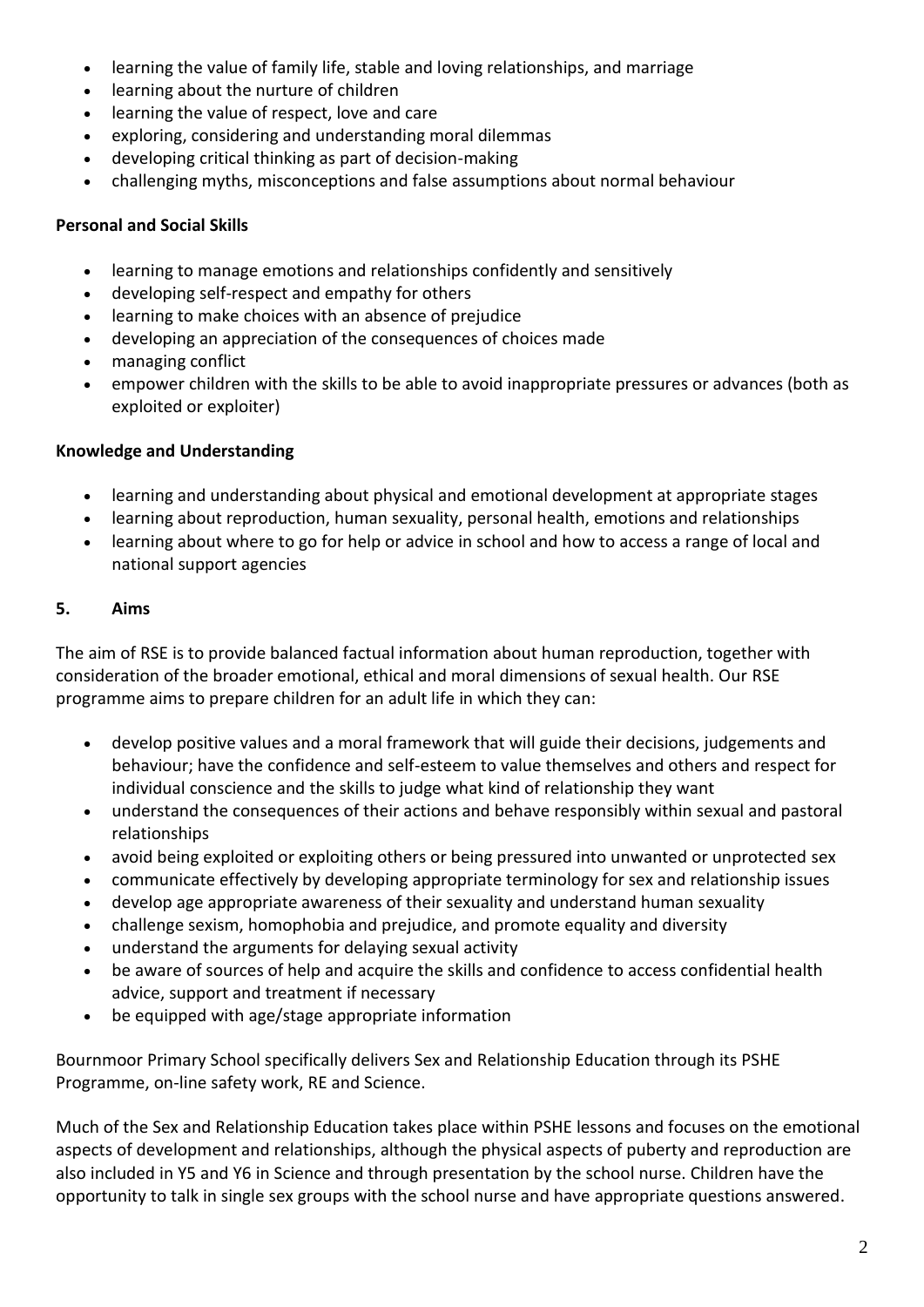The PSHE Programme and Science National Curriculum are taught in every year.

Any RSE lesson may consider questions or issues that some students will find sensitive. Before embarking on these lessons ground rules are established which prohibit inappropriate personal information being requested or disclosed by those taking part in the lesson. When pupils ask questions, we aim to answer them honestly, within the ground rules established at the start of the sessions. When it is felt that answering a specific question would involve information at a level inappropriate to the development of the rest of the students, the question may be dealt with individually at another time.

More expert or specialist teachers may support staff that are uncomfortable with teaching certain aspects of the RSE curriculum. Support and professional development will be provided for these staff, so that they can develop their confidence in delivering the whole of the RSE programme.

Assessment is carried out at appropriate times and involves teacher, pupil and peer assessment of knowledge and understanding, skills, and attitudes.

## **7. Inclusion**

# *Ethnic and Cultural Groups*

We intend our policy to be sensitive to the needs of different groups and be mindful of the 2010 Equality Act to protect against discrimination or unfair treatment. For some young people it is not culturally appropriate for them to be taught particular items in mixed groups. We encourage parents /carers to discuss any concerns with the Headteacher.

# *Students with Special Needs*

We will ensure that all young people receive sex and relationship education, and we will offer provision appropriate to the particular needs of all our pupils taking specialist advice where necessary.

# *Sexual Identity and Sexual Orientation*

We aim to deal sensitively and honesty with issues of sexual orientation, answer appropriate question and offer support. Young people, whatever their developing sexuality need to feel that sex and relationship education is relevant to them.

# **8. Right of Withdrawal of Students from Sex and Relationship Education**

Some parents prefer to take the responsibility for aspects of this element of education. They have the right to withdraw their children from all or part of the sex and relationship education except for those parts included in the statutory National Curriculum (i.e. in Science lessons). We would make alternative arrangements in such cases. Parents are encouraged to discuss their concerns or decisions with staff at the earliest opportunity. Parents are welcome to review any RSE resources the school uses for example the Lucinda and Godfrey Scheme.

# **9. Confidentiality and Safeguarding**

It should be made clear to pupils that all adults in school cannot guarantee absolute confidentiality. This should be made clear when forming the class Ground Rules.

A child under 13 is not legally capable of consenting to sexual activity. Any offence under The Sexual Offences Act 2003 involving a child under 13 is very serious and should be taken to indicate a risk of